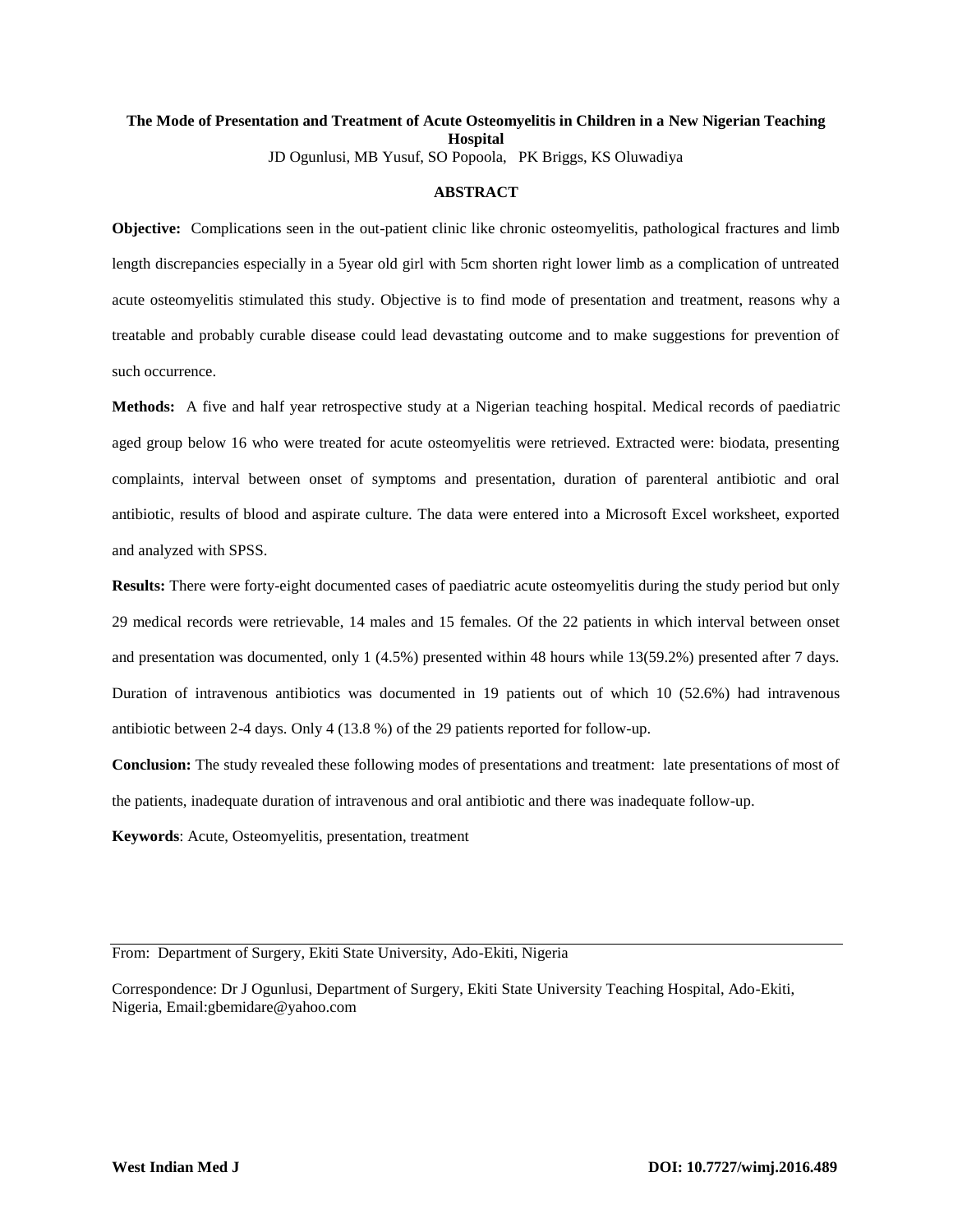# **INTRODUCTION**

Acute haematogenous osteomyelitis is a bacterial infection of bone, which occurs and diagnosed within two weeks of onset of symptoms most frequently in children  $(1, 2)$ .

In children, osteomyelitis is usually acute and hematogenous, the metaphysis of long bones being the most common location (3). The organisms are deposited in the metaphysis which has a relatively slow flow, this allow the organisms to migrate out of the vessel walls (4). The metaphyseal region has few reticuloendothelial cells for phagocytosis this allows the circulating organisms to start the infection in the metaphysis (4). The diagnosis of acute haematogenous osteomyelitis is primarily clinical but laboratory and radiological investigations supplement the clinical findings (5).

A delay in the diagnosis of acute and subacute haematogenous in osteomyelitis in children can lead to potentially devastating morbidity (6). The severity and complications of the paediatric acute osteomyelitis seen at our orthopaedic out-patient clinic stimulated this retrospective study. Observed complications in the out-patient included chronic osteomyelitis, pathological fractures and significant limb length discrepancies. One of the complications was a 5 year old girl with 5 cm shorten right lower limb due to shortening of the right femur secondary to untreated acute osteomyelitis that became chronic osteomyelitis. This was the major stimulating reason why this retrospective study was done to find out mode of presentation and treatment of acute osteomyelitis in children in our local environment. Also to find out the possible reasons why a treatable and probably curable disease could lead to these devastating outcomes and to make recommendations for prevention of such occurrences.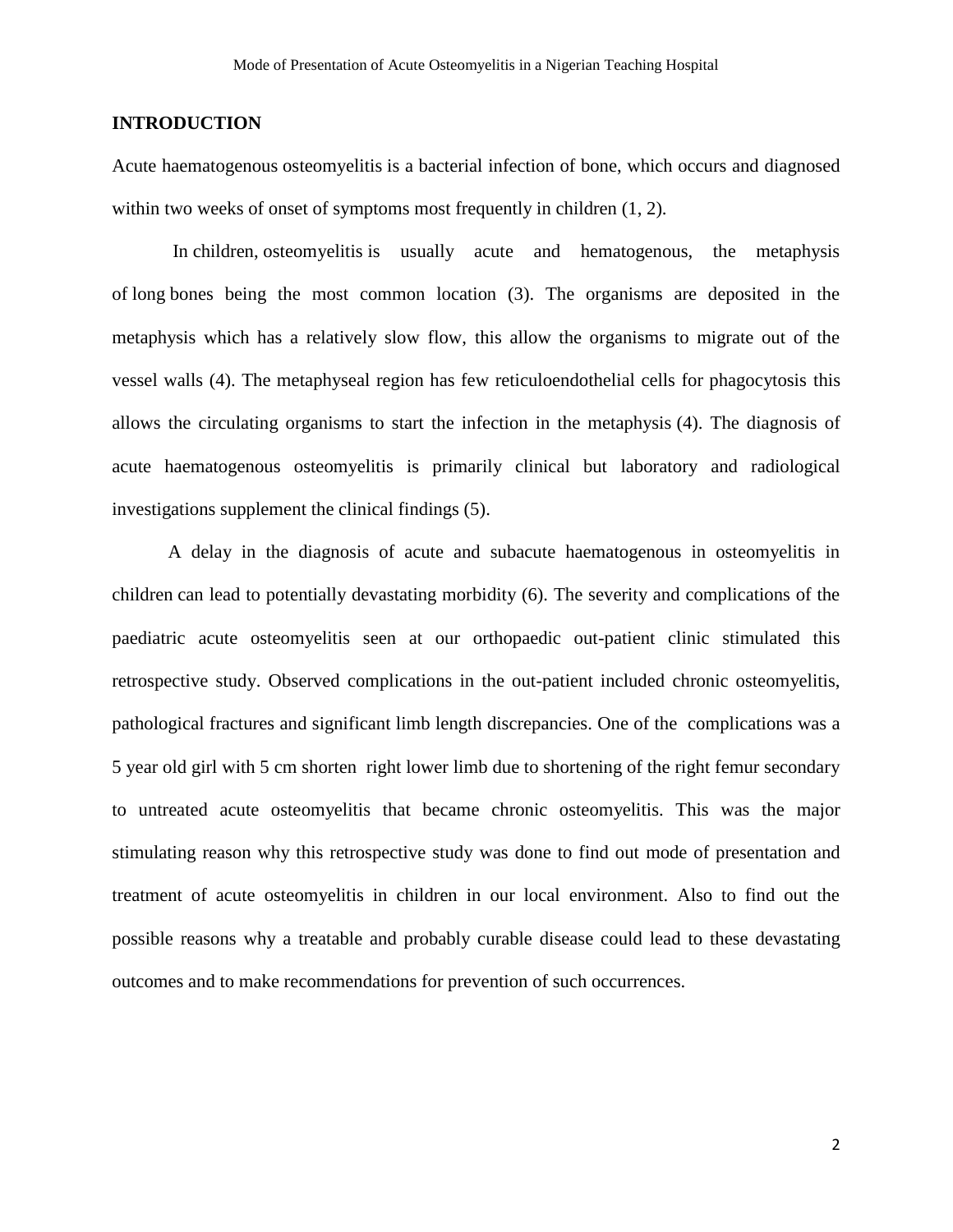# **METHOD**

This is a retrospective study at the Ekiti State University teaching Hospital Ado Ekiti between January 2011 to July 2016. Ekiti State University Teaching hospital is a new teaching hospital established in 2008, located in Ado- Ekiti, South-Western Nigeria. It is a tertiary referral center that cater for the medical needs of Ekiti state and it neighboring states. We retrieved the medical records of paediatric patients aged group below 16 years of age who were treated for acute osteomyelitis in the teaching hospital. We extracted the biodata, presenting complaints, interval between onset of symptoms and presentation at the hospital, treatment including visit to traditional bone setter, duration of parenteral antibiotic, pattern of temperature when the parental antibiotic was converted to oral, duration of oral antibiotic, results of blood and aspirate culture, and presence of co-morbidity.The data were entered into a Microsoft Excel worksheet, exported and analyzed with SPSS.

## **RESULT**

There were forty-eight documented cases of paediatric acute osteomyelitis during the study period but only 29 medical records were retrieved and studied.

There were 14 males and 15 females whose the ages ranged between 6 days and14 years. Three patients were treated by Traditional Bone Setter (TBS) before presentation , one of which actually spent 5 days at the center before presentation, duration for the other two not stated. Six of patients had severe septicemia, 4 of which presentation to the hospital was delayed (more than 7 days after onset of presentations)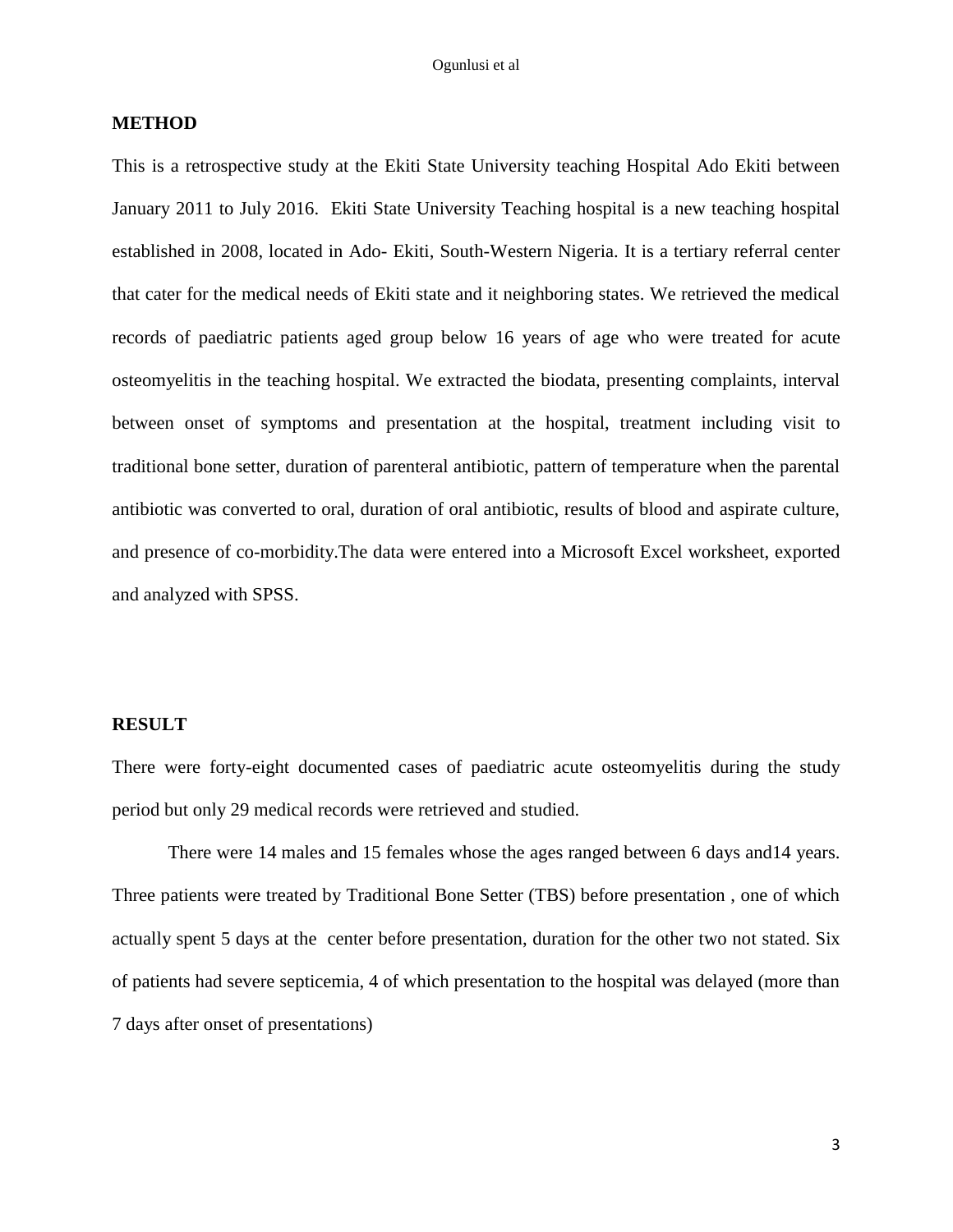Surgical decompression of subperiosteal/extraperiosteal abscess with cortical drilling was done for 15 patients, between 10 and 200 mls of pus were drained from patients.

Only 12 results of culture of aspirates were retrieved, and 9 (75%) yielded *Staphylococcus aureus*, one (8.3%) yielded *Proteus vulgaris* while two (16.6%) yielded no growth. Only 4 (3.8 %) of the 29 patients reported for out-patient clinic visits after discharge from the hospital.

## **DISCUSSION**

Forty–eight cases of paediatric acute osteomyelitis were identified but only 29 medical records could be located, showing that about 40% of the medical records could not be located. This shows poor record keeping that makes data collection and analysis difficult, making true reflection and incidence of disease difficult to be accurately documented.

The Male: Female ratio of the 29 studied patients were 14:15 showing almost equal male: female in this study compare with Bueno *etal* and Saavedra-Lazano *etal* that reported 52% and 62% male propondance (7, 8). The percentage of patients with acute osteomyelitis that were 10 years or below was 75.9 (Table 1) and the youngest patient was a 6 day old neonate with septicemia. This case of neonatal osteomyelitis is similar to case reported by Odetunde etal and Ernat etal who reported acute osetomyleitis in neonate that were 10 and 15 days old (9,10). Very high index of suspicion is required to make this diagnosis in this age group because there may not be any obvious constitutional symptoms like fever, our patient's temperature was normal throughout the presentation.

In this study, the major complaints at presentation were as follow: swelling (69%), fever (58.6%), pain at the site of infection (51.7%) as shown in Table 2, whereas Bueno *et al* reported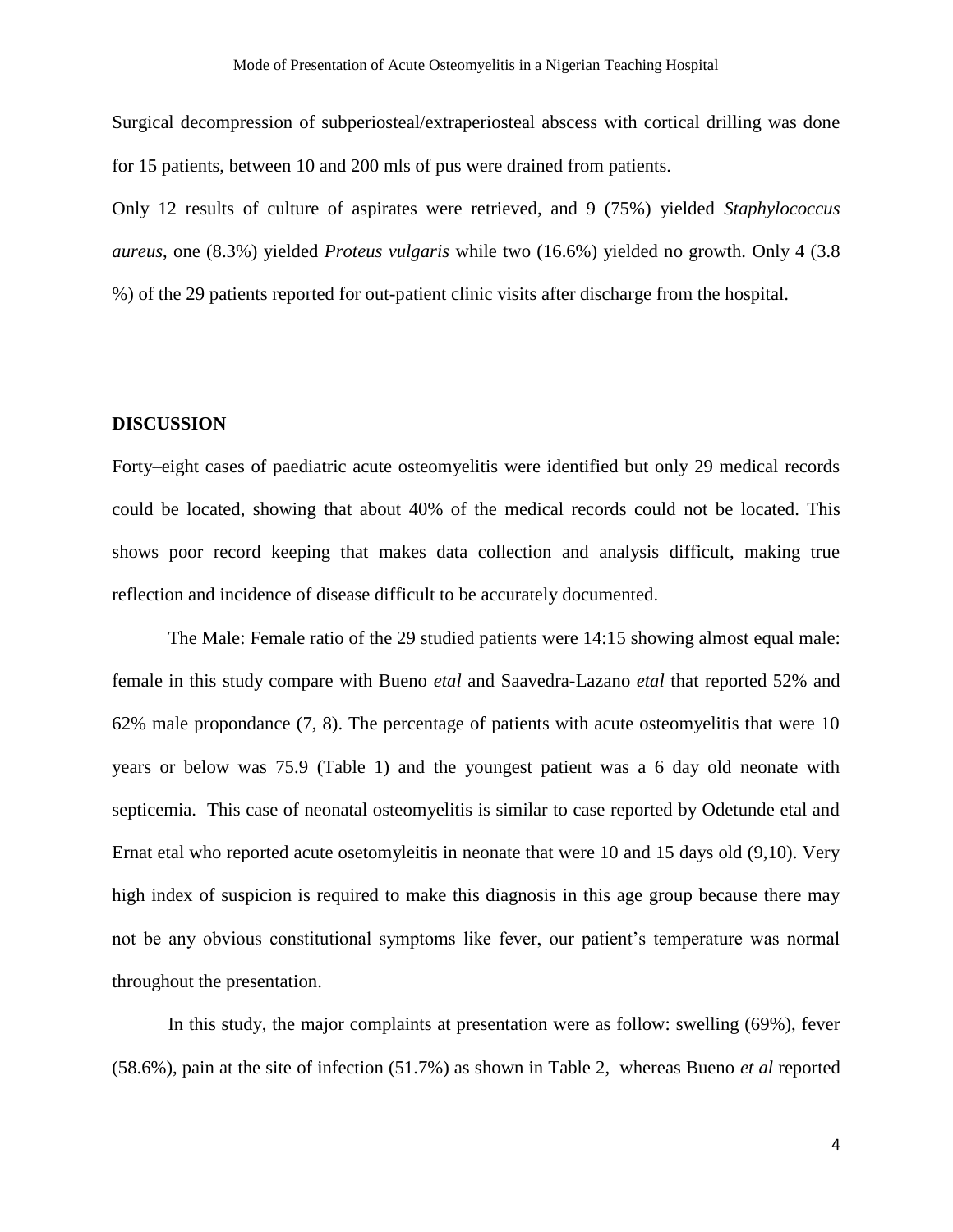pain (94%), functional impairment (90%) and was (72%) fever (7 ). Saavedra-Lozano *et al* in their study reported localized pain (84%), fever (67%), and swelling (62%) as the major clinical complaints (8). Functional impairment/inability to use the limb was just mere 3.4% in our study and therefore should not be expected to be a major complaint in patients with acute osteomyelitis in our locality. In our environment acute osteomyelitis should be one of the major differentials in a child with localized swelling of the limb and fever.

Twenty-two patients (59.2%) of the studied 29 patients, presented for treatment after one week of onset of complaints as shown in Table 3. Noticeably three patients were taken to Traditional Bone Setter (TBS) before presenting in the hospital, one of which actually spent 5 days at the center before presentation in the Emergency Room. Scott *et al* studied 116 patients and found that patients who present early in the course of their disease may have no findings other than local tenderness and an elevated sedimentation rate and sixty-four of the patients were treated non-operatively (11). Only one (4.5%) of our patients presented within 48 hours thereby increases the chances of acute presentations progressing on to chronic osteomyelitis .

This delayed presentation, which is due to initial treatment at home, non-specialist hospitals and pre- hospital-visit to centers like TBS might have contributed to the almost invariable progression of acute osteomyelitis to chronic osteomyelitis and other severe complications of acute osteomyelitis in our environment. Seven of our studied patients were severely septicemic and they all presented late, the septicemia could be another contributory factor to the poor outcome and complications of acute osteomyelitis in our environment. Positively we noted that four out of the six patients that presented within 4 days of onset of symptoms were registered with National Health Insurance Scheme (NHIS). The fact the health insurance scheme covers the payment for services render to this group of patients might be the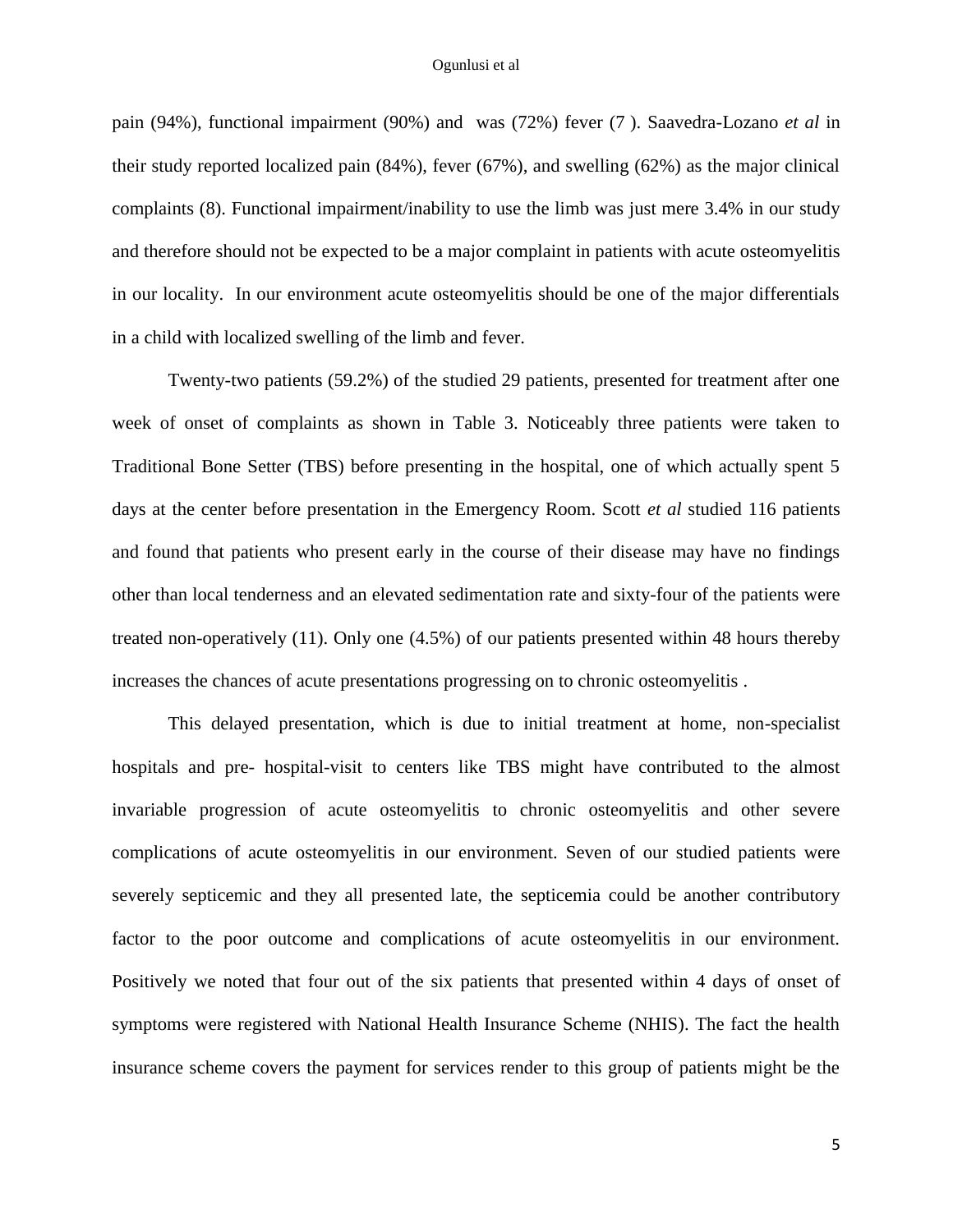reason for this early presentation. There will be a need to study and know if NHIS patients presents early to the hospital compared to non NHIS patients.

There were almost equal frequency of femur and tibia involvement in our study (as shown in Table 4) in contrast to other authors that have reported less common occurrence of acute osteomyelitis of femur in their studies ( 6,7,8).

We observed that 52.6% of the patients (n=19) with documentation of duration of intravenous antibiotic had the intravenous medication for a period between 1-4 days –Table 5. The study also shown in Table 6 that the duration of oral antibiotic was very short and less than the recommended duration of oral antibiotic administration. Scott *et al* in their study reported that the average antibiotic treatment time was 2 weeks by intravenous (i.v) administration followed by additional outpatient oral therapy for periods of up to 4 weeks (11). This treatment regimen applied specifically to acute osteomyelitis led to no known treatment failures (11)

The short duration of antibiotic both parenterally and orally could the contributory factors to the unfavourable outcome of the treatment of acute osteomyelitis in our environment. It is important to know that change for intravenous to oral antibiotic should only be commenced after vital signs especially the temperature become normal.

Another noticeable factor that could be contributory to the complications presentation at the out –patient clinic was the poor follow-up of all patients, only 4 (13.8 %) of the 29 patients reported for out-patient clinic visits after discharge from the hospital. Poverty was manifested in different ways, five patients left against medical advice (LAMA) because they could not afford medical bill, record shown also that some admitted patients were not able to pay for laboratory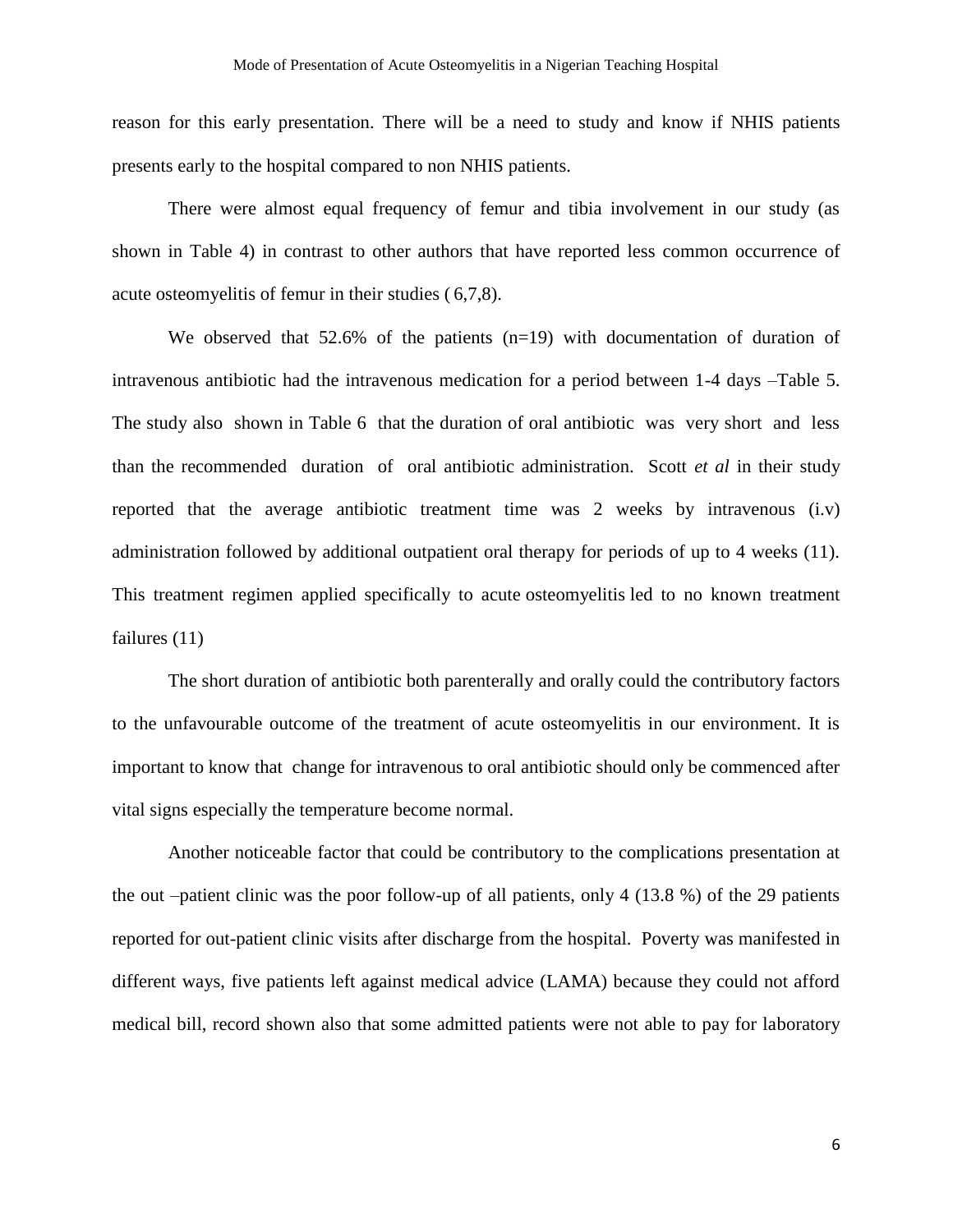tests especially microscopy culture and sensitivity and of samples. *Staphylococcus aureus* was the commonest cause of acute osteomyelitis as previously documented by other authors (5.6, 8).

## **CONCLUSION**

The study revealed these following modes of presentations and treatment: there were late presentations of most of the patients for medical care, some visited traditional bone setter for cure, antibiotic administration was inadequate as shown by short intravenous and oral antibiotic duration and there was inadequate follow-up of patients. Poverty manifested by refusal of admission because they could not afford hospital bill and inability to pay for laboratory investigations. These could be influencing factors that determine the fate of acute osteomyelitis is our environment

To minimize these complications, parents should be educated on early presentation, there should be fund set aside for poor patients, adequate period of intravenous and oral antibiotic should not be less than 6 weeks and good follow-up of patients with acute osteomyelitis should be done.

#### **AUTHORS' NOTE**

J D Ogunlusi conceived the paper, supervised the data collection and analysis and also wrote the manuscript and approved the final manuscript. P K Brigs actively participated in data collection. M B Yusuf, S O Popoola and K S Oluwadiya were involved in the critical review of the manuscript and interpretation of the data results.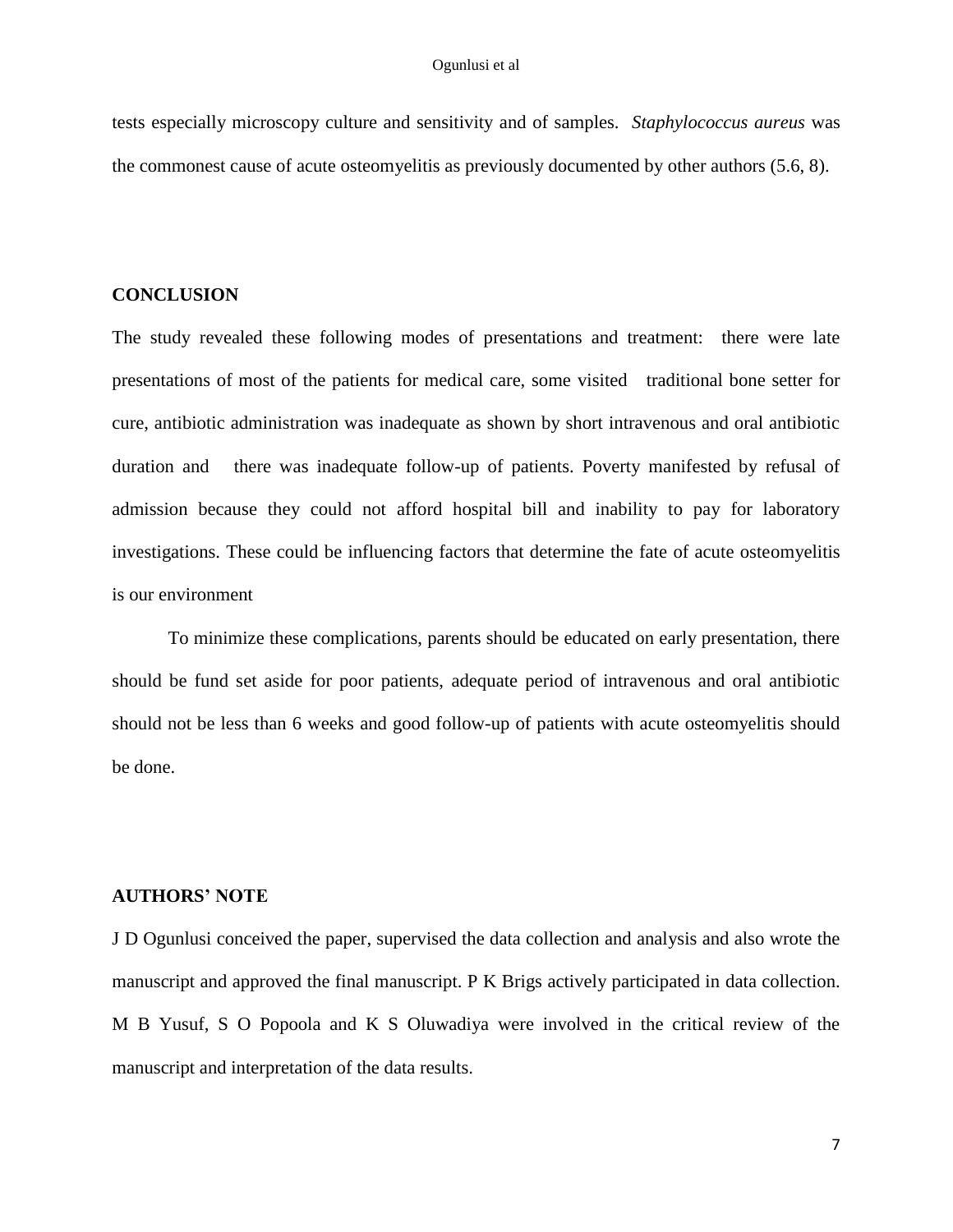## **REFERENCES**

- 1. [Martin AC,](http://www.ncbi.nlm.nih.gov/pubmed/?term=Martin%20AC%5BAuthor%5D&cauthor=true&cauthor_uid=26669740) [Anderson D,](http://www.ncbi.nlm.nih.gov/pubmed/?term=Anderson%20D%5BAuthor%5D&cauthor=true&cauthor_uid=26669740) [Lucey J,](http://www.ncbi.nlm.nih.gov/pubmed/?term=Lucey%20J%5BAuthor%5D&cauthor=true&cauthor_uid=26669740) [Guttinger R,](http://www.ncbi.nlm.nih.gov/pubmed/?term=Guttinger%20R%5BAuthor%5D&cauthor=true&cauthor_uid=26669740) [Jacoby PA,](http://www.ncbi.nlm.nih.gov/pubmed/?term=Jacoby%20PA%5BAuthor%5D&cauthor=true&cauthor_uid=26669740) [Mok TJ,](http://www.ncbi.nlm.nih.gov/pubmed/?term=Mok%20TJ%5BAuthor%5D&cauthor=true&cauthor_uid=26669740) [Whitmore](http://www.ncbi.nlm.nih.gov/pubmed/?term=Whitmore%20TJ%5BAuthor%5D&cauthor=true&cauthor_uid=26669740)  [TJ,](http://www.ncbi.nlm.nih.gov/pubmed/?term=Whitmore%20TJ%5BAuthor%5D&cauthor=true&cauthor_uid=26669740) [Whitewood CN,](http://www.ncbi.nlm.nih.gov/pubmed/?term=Whitewood%20CN%5BAuthor%5D&cauthor=true&cauthor_uid=26669740) [Burgner DP,](http://www.ncbi.nlm.nih.gov/pubmed/?term=Burgner%20DP%5BAuthor%5D&cauthor=true&cauthor_uid=26669740) [Blyth CC.](http://www.ncbi.nlm.nih.gov/pubmed/?term=Blyth%20CC%5BAuthor%5D&cauthor=true&cauthor_uid=26669740) Predictors of Outcome in Pediatric Osteomyelitis: 5 Year Experience in a Single Tertiary Center. [Pediatr Infect Dis](http://www.ncbi.nlm.nih.gov/pubmed/26669740)  [J.](http://www.ncbi.nlm.nih.gov/pubmed/26669740) 2015 Dec 14.
- 2. Lew DP, Waldvogel FA. Osteomyelitis. Lancet 2004; 364 (9431):369–379. [PubMed: 15276398]
- 3. [Sinikumpu JJ,](http://www.ncbi.nlm.nih.gov/pubmed/?term=Sinikumpu%20JJ%5BAuthor%5D&cauthor=true&cauthor_uid=25269364) [Tapiainen T,](http://www.ncbi.nlm.nih.gov/pubmed/?term=Tapiainen%20T%5BAuthor%5D&cauthor=true&cauthor_uid=25269364) [Korhonen J,](http://www.ncbi.nlm.nih.gov/pubmed/?term=Korhonen%20J%5BAuthor%5D&cauthor=true&cauthor_uid=25269364) [Perhomaa M,](http://www.ncbi.nlm.nih.gov/pubmed/?term=Perhomaa%20M%5BAuthor%5D&cauthor=true&cauthor_uid=25269364) [Serlo W.](http://www.ncbi.nlm.nih.gov/pubmed/?term=Serlo%20W%5BAuthor%5D&cauthor=true&cauthor_uid=25269364) [Acute hematogenous osteomyelitis in children]. [Duodecim.](http://www.ncbi.nlm.nih.gov/pubmed/25269364) 2014;130 (16):1591-8.
- 4. Kocher MS, Dolan MM, Weinberg J. Paediatric orthopaedic infection. In:Orthopaedic Knowledge Update Paediatric 3rd Edition. American Academic of Orthopaedic Surgeon, 2006; 57-73
- 5. [Agarwal A,](http://www.ncbi.nlm.nih.gov/pubmed/?term=Agarwal%20A%5BAuthor%5D&cauthor=true&cauthor_uid=26096866) Aggarwal AN:Bone and Joint Infections in Children: Acute Hematogenous Osteomyelitis. [Indian J Pediatr.](http://www.ncbi.nlm.nih.gov/pubmed/26096866) 2016 Aug; 83(8):817-24. doi: 10.1007/s12098-015-1806- 3. Epub 2015 Jun 23
- 6. [Dartnell J,](http://www.ncbi.nlm.nih.gov/pubmed/?term=Dartnell%20J%5BAuthor%5D&cauthor=true&cauthor_uid=22529075) [Ramachandran M,](http://www.ncbi.nlm.nih.gov/pubmed/?term=Ramachandran%20M%5BAuthor%5D&cauthor=true&cauthor_uid=22529075) [Katchburian M.](http://www.ncbi.nlm.nih.gov/pubmed/?term=Katchburian%20M%5BAuthor%5D&cauthor=true&cauthor_uid=22529075) Haematogenous acute and subacute paediatric osteomyelitis: a systematic review of the literature. J Bone [Joint Surg Br.](http://www.ncbi.nlm.nih.gov/pubmed/22529075) 2012 May; 94(5):584-95. doi: 10.1302/0301-620X.94B5.28523
- 7. [Bueno B M,](http://www.ncbi.nlm.nih.gov/pubmed/?term=Bueno%20Barriocanal%20M%5BAuthor%5D&cauthor=true&cauthor_uid=23219025) [Ruiz M,](http://www.ncbi.nlm.nih.gov/pubmed/?term=Ruiz%20Jim%C3%A9nez%20M%5BAuthor%5D&cauthor=true&cauthor_uid=23219025) [Ramos A JT,](http://www.ncbi.nlm.nih.gov/pubmed/?term=Ramos%20Amador%20JT%5BAuthor%5D&cauthor=true&cauthor_uid=23219025) [Soto I V,](http://www.ncbi.nlm.nih.gov/pubmed/?term=Soto%20Insuga%20V%5BAuthor%5D&cauthor=true&cauthor_uid=23219025) [Bueno S A,](http://www.ncbi.nlm.nih.gov/pubmed/?term=Bueno%20S%C3%A1nchez%20A%5BAuthor%5D&cauthor=true&cauthor_uid=23219025) [Lorente J ML.](http://www.ncbi.nlm.nih.gov/pubmed/?term=Lorente%20Jare%C3%B1o%20ML%5BAuthor%5D&cauthor=true&cauthor_uid=23219025) [Acute osteomyelitis: epidemiology, clinical manifestations, diagnosis and treatment]. [An](http://www.ncbi.nlm.nih.gov/pubmed/23219025)  [Pediatr \(Barc\).](http://www.ncbi.nlm.nih.gov/pubmed/23219025) 2013 Jun; 78(6):367-73. doi: 10.1016/j.anpedi.2012.09.020. Epub 2012 Dec 6.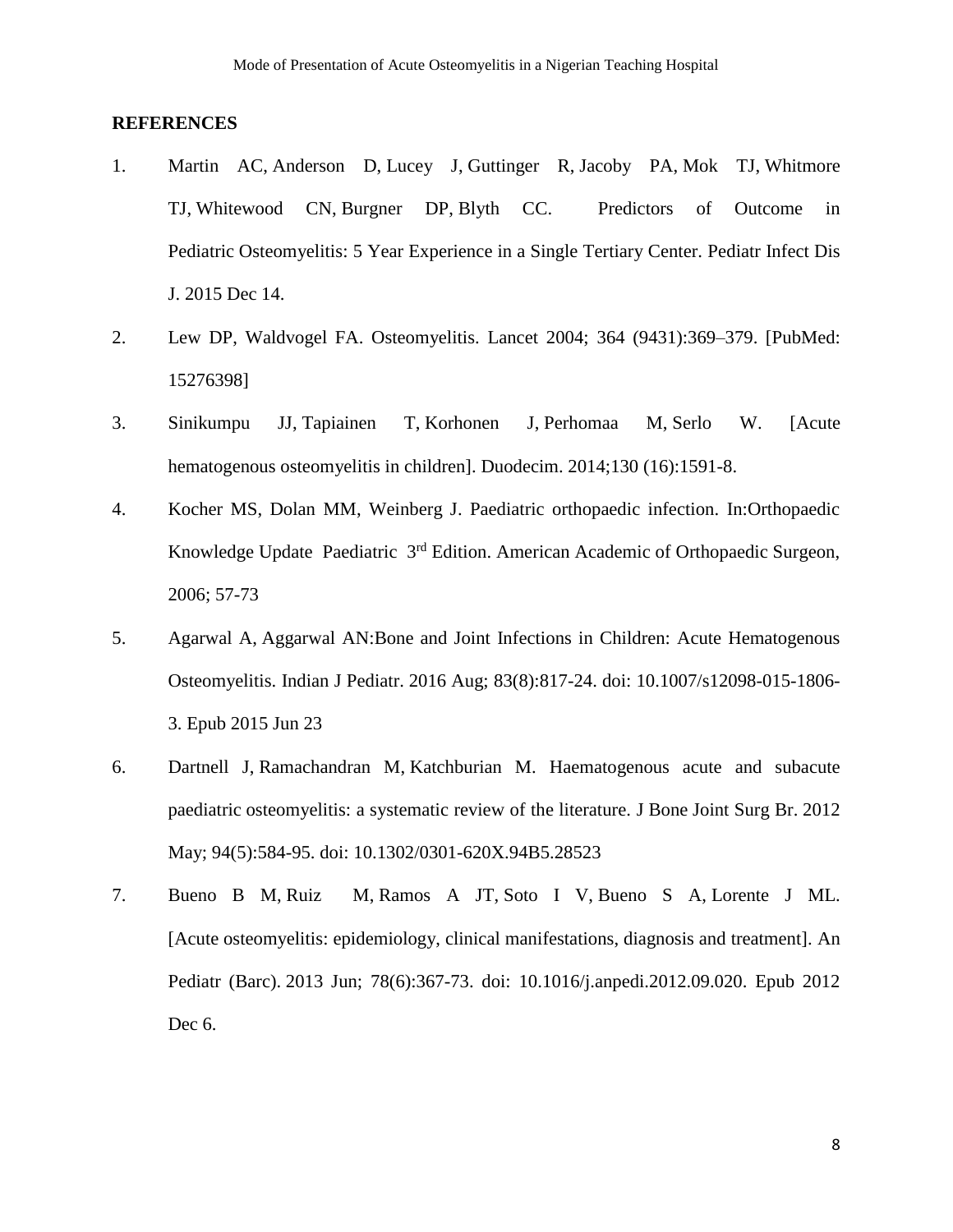- 8. [Saavedra-Lozano J](http://www.ncbi.nlm.nih.gov/pubmed/?term=Saavedra-Lozano%20J%5BAuthor%5D&cauthor=true&cauthor_uid=18580375)<sup>1</sup>, [Mejías A,](http://www.ncbi.nlm.nih.gov/pubmed/?term=Mej%C3%ADas%20A%5BAuthor%5D&cauthor=true&cauthor_uid=18580375) [Ahmad N,](http://www.ncbi.nlm.nih.gov/pubmed/?term=Ahmad%20N%5BAuthor%5D&cauthor=true&cauthor_uid=18580375) [Peromingo E,](http://www.ncbi.nlm.nih.gov/pubmed/?term=Peromingo%20E%5BAuthor%5D&cauthor=true&cauthor_uid=18580375) [Ardura MI,](http://www.ncbi.nlm.nih.gov/pubmed/?term=Ardura%20MI%5BAuthor%5D&cauthor=true&cauthor_uid=18580375) [Guillen S,](http://www.ncbi.nlm.nih.gov/pubmed/?term=Guillen%20S%5BAuthor%5D&cauthor=true&cauthor_uid=18580375) Syed [A,](http://www.ncbi.nlm.nih.gov/pubmed/?term=Syed%20A%5BAuthor%5D&cauthor=true&cauthor_uid=18580375) [Cavuoti D,](http://www.ncbi.nlm.nih.gov/pubmed/?term=Cavuoti%20D%5BAuthor%5D&cauthor=true&cauthor_uid=18580375) [Ramilo O.](http://www.ncbi.nlm.nih.gov/pubmed/?term=Ramilo%20O%5BAuthor%5D&cauthor=true&cauthor_uid=18580375) Changing trends in acute osteomyelitis in children: impact of methicillin-resistant Staphylococcus aureus infections. [J Pediatr Orthop.](http://www.ncbi.nlm.nih.gov/pubmed/18580375) 2008 Jul-Aug; 28(5):569-75. doi: 10.1097/BPO.0b013e31817bb816
- 9. [Odetunde O](http://www.ncbi.nlm.nih.gov/pubmed/?term=Odetunde%20O%5BAuthor%5D&cauthor=true&cauthor_uid=25506497)<sup>1</sup>, [Aderibigbe A](http://www.ncbi.nlm.nih.gov/pubmed/?term=Aderibigbe%20A%5BAuthor%5D&cauthor=true&cauthor_uid=25506497)<sup>2</sup>, [Chinawa J](http://www.ncbi.nlm.nih.gov/pubmed/?term=Chinawa%20J%5BAuthor%5D&cauthor=true&cauthor_uid=25506497)<sup>1</sup>, Odetunde O<sup>3</sup>, [Okenwa W](http://www.ncbi.nlm.nih.gov/pubmed/?term=Okenwa%20W%5BAuthor%5D&cauthor=true&cauthor_uid=25506497)<sup>4</sup>, Onyemaechi Ndubisi  $O<sup>4</sup>$ . Acute osteomyelitis as cause of late sepsis in a nigerian neonate. Ann Med [Health Sci Res.](http://www.ncbi.nlm.nih.gov/pubmed/25506497) 2014 Nov;4(6):968-70. doi: 10.4103/2141-9248.144929. 10. [Ernat J](http://www.ncbi.nlm.nih.gov/pubmed/?term=Ernat%20J%5BAuthor%5D&cauthor=true&cauthor_uid=26691242)<sup>1</sup>, [Riccio AI,](http://www.ncbi.nlm.nih.gov/pubmed/?term=Riccio%20AI%5BAuthor%5D&cauthor=true&cauthor_uid=26691242) [Fitzpatrick K,](http://www.ncbi.nlm.nih.gov/pubmed/?term=Fitzpatrick%20K%5BAuthor%5D&cauthor=true&cauthor_uid=26691242) [Jo C,](http://www.ncbi.nlm.nih.gov/pubmed/?term=Jo%20C%5BAuthor%5D&cauthor=true&cauthor_uid=26691242) [Wimberly RL.](http://www.ncbi.nlm.nih.gov/pubmed/?term=Wimberly%20RL%5BAuthor%5D&cauthor=true&cauthor_uid=26691242) Osteomyelitis is Commonly Associated with Septic Arthritis of the Shoulder in Children. [J Pediatr Orthop.](http://www.ncbi.nlm.nih.gov/pubmed/26691242) 2015 Dec

19. [Epub ahead of print]

11. [Scott RJ,](http://www.ncbi.nlm.nih.gov/pubmed/?term=Scott%20RJ%5BAuthor%5D&cauthor=true&cauthor_uid=2203820) [Christofersen MR,](http://www.ncbi.nlm.nih.gov/pubmed/?term=Christofersen%20MR%5BAuthor%5D&cauthor=true&cauthor_uid=2203820) [Robertson WW Jr,](http://www.ncbi.nlm.nih.gov/pubmed/?term=Robertson%20WW%20Jr%5BAuthor%5D&cauthor=true&cauthor_uid=2203820) [Davidson RS,](http://www.ncbi.nlm.nih.gov/pubmed/?term=Davidson%20RS%5BAuthor%5D&cauthor=true&cauthor_uid=2203820) [Rankin L,](http://www.ncbi.nlm.nih.gov/pubmed/?term=Rankin%20L%5BAuthor%5D&cauthor=true&cauthor_uid=2203820) [Drummond DS.](http://www.ncbi.nlm.nih.gov/pubmed/?term=Drummond%20DS%5BAuthor%5D&cauthor=true&cauthor_uid=2203820) Acute osteomyelitis in children: a review of 116 cases. [J Pediatr Orthop.](http://www.ncbi.nlm.nih.gov/pubmed/2203820) 1990 Sep-Oct;10(5):649-52.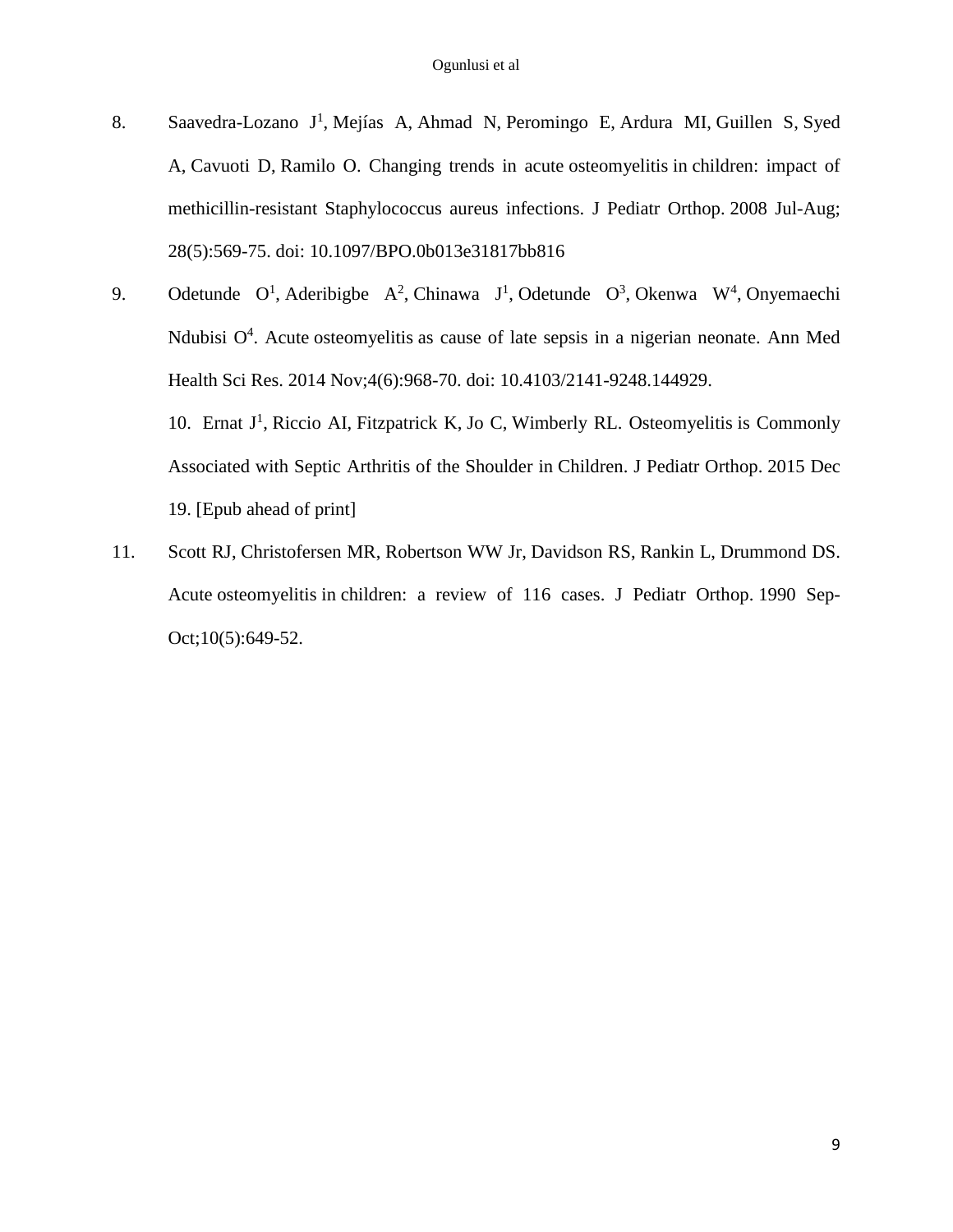Table 1: Age distribution (n=29)

| <b>Age Range (years)</b> | Frequency $(\% )$ |  |
|--------------------------|-------------------|--|
| $0 - 5$                  | 12(41.4)          |  |
| $6 - 10$                 | 10(34.5)          |  |
| $11 - 15$                | 7(24.1)           |  |
| Total                    | 29(100)           |  |

Table 2: Presenting Complaints (n=29)

| <b>Symptoms</b>               | <b>Number</b> | <b>Percentage</b> |  |
|-------------------------------|---------------|-------------------|--|
| Swelling                      | 20            | 69.0              |  |
| Fever                         | 17            | 58.6              |  |
| Pain at the site of infection | 15            | 51.7              |  |
| Limping                       |               | 7.0               |  |
| Yellowness of the eyes        | 2             | 7.0               |  |
| <b>Breathlessness</b>         |               | 3.4               |  |
| Inability to use the limb     |               | 3.4               |  |

Table 3: Interval between Onset and Presentation in the Hospital (n= 22)

| Days      | Frequency $(\% )$ |  |
|-----------|-------------------|--|
| $0 - 2$   | $1(4.5)^{*}$      |  |
| $3 - 4$   | 6(27.3)           |  |
| $5 - 6$   | 2(9.0)            |  |
| $7 - 8$   | 4(18.2)           |  |
| $9 - 10$  | $-(0)$            |  |
| $11 - 12$ | $-(0)$            |  |
| $13 - 14$ | 9(41.0)           |  |
| Total     | 22(100)           |  |
|           |                   |  |

 $\frac{1}{1}$  patient (4.5%) presented within 48 hours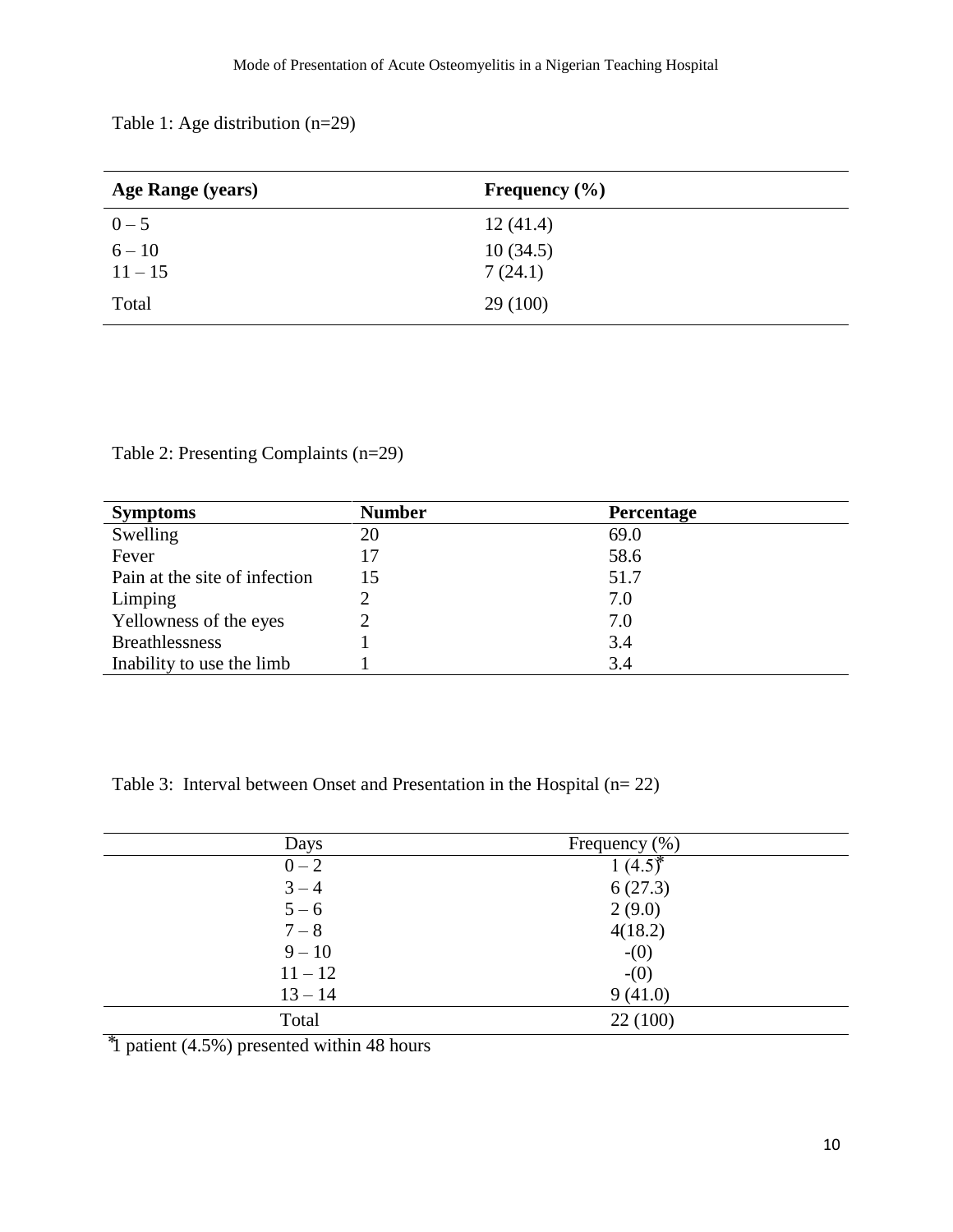| <b>Sites</b> | Number $(\%)$ |
|--------------|---------------|
| Femur        | 13(40.6)      |
| Tibia        | 14(43.8)      |
| Humerus      | 2(6.3)        |
| Calcaneus    | 2(6.3)        |
| Tarsal bones | 1(3)          |

Table 4: Showing sites of infections in documented twenty-nine patients (n=29)

There were 32 sites with three HbSS patients having bifocal infection sites

Table 5: Duration of intravenous antibiotics in documented nineteen patients (n=19)

| <b>Days</b> | <b>Numbers</b>              |
|-------------|-----------------------------|
| 2           | 1*                          |
| 3           | $2^*$                       |
|             | $\ast$                      |
| 5           |                             |
| 6           |                             |
|             |                             |
| 8           | $\mathcal{D}_{\mathcal{L}}$ |
| 12          |                             |
| 25          |                             |

 $52.6\%$  of the n 19 had intravenous antibiotic between 2-4 days